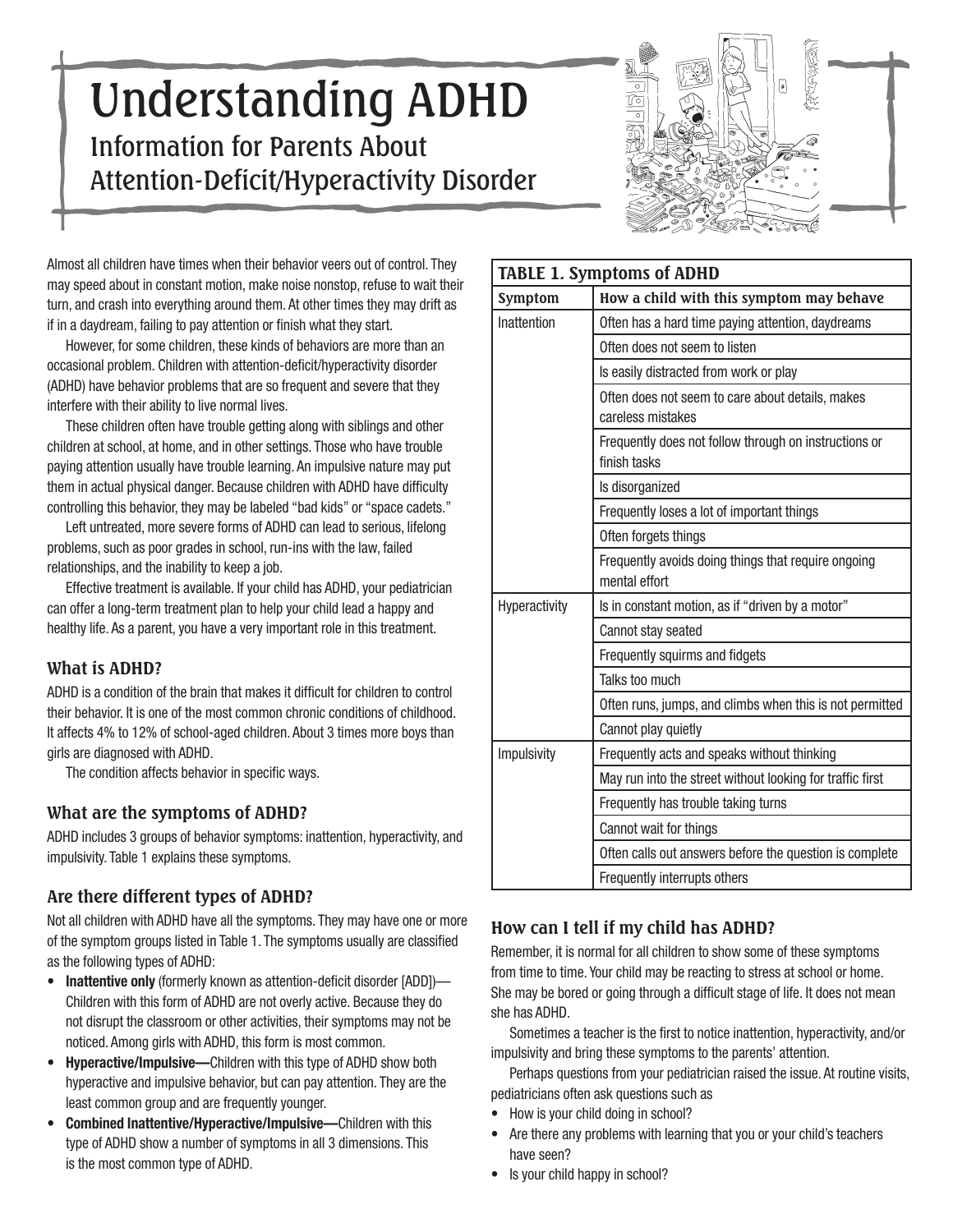- Is your child having problems completing class work or homework?
- Are you concerned with any behavior problems in school, at home, or when your child is playing with friends?

Your answers to these questions may lead to further evaluation for ADHD. If your child has shown symptoms of ADHD on a regular basis for more than 6 months, discuss this with your pediatrician.

# **Keep safety in mind**

If your child shows any symptoms of ADHD, it is very important that you pay close attention to safety. A child with ADHD may not always be aware of dangers and can get hurt easily. Be especially careful around

- Traffic
- Firearms
- Swimming pools
- Tools such as lawn mowers
- Poisonous chemicals, cleaning supplies, or medicines

# **Diagnosis**

Your pediatrician will determine whether your child has ADHD using standard guidelines developed by the American Academy of Pediatrics. These diagnosis guidelines are specifically for children 6 to 12 years of age, but could be applicable for younger or older children.

It is more difficult to diagnose ADHD in children 5 years of age and younger. This is because children change very rapidly during the preschool years. It is also more difficult to diagnose ADHD once a child becomes a teenager.

There is no single test for ADHD. The process requires several steps and involves gathering a lot of information from multiple sources. You, your child, your child's school, and other caregivers should be involved in assessing your child's behavior.

Children with ADHD show signs of inattention, hyperactivity, and/or impulsivity in specific ways. (See the behaviors listed in Table 1.) Your pediatrician will look at how your child's behavior compares to that of other children his own age, based on the information reported about your child by you, his teacher, and any other caregivers who spend time with your child, such as coaches or child care workers.

To confirm a diagnosis of ADHD, symptoms

- Occur in more than one setting, such as home, school, and social situations and cause some impairment
- Significantly impair your child's ability to function in some of the activities of daily life, such as schoolwork, relationships with you and his brothers and/or sisters, and his relationship with friends or in his ability to function in groups such as sports teams
- Start before the child reaches 7 years of age (However, these may not be recognized as ADHD symptoms until a child is older.)
- Have continued for more than 6 months

In addition to looking at your child's behavior, your pediatrician will do a physical and neurologic examination. A full medical history will be needed to put your child's behavior in context and screen for other conditions that may affect his behavior. Your pediatrician also will talk with your child about how he acts and feels.

Your pediatrician may refer your child to a pediatric subspecialist or mental health clinician if there are concerns in one of the following areas:

• Mental retardation

- Developmental disorder such as speech problems, motor problems, or a learning disability
- Chronic illness being treated with a medication that may interfere with learning
- Trouble seeing and/or hearing
- History of abuse
- Major anxiety or major depression
- Severe aggression
- Possible seizure disorder
- Possible sleep disorder

### **How can parents help with the diagnosis?**

As a parent, you will provide crucial information about your child's behavior and how it affects her life at home, in school, and in other social settings. Your pediatrician will want to know what symptoms your child is showing, how long the symptoms have occurred, and how the behavior affects your child and your family. You may need to fill in checklists or rating scales about your child's behavior.

In addition, sharing your family history can offer important clues about your child's condition.

# **How will my child's school be involved?**

For an accurate diagnosis, your pediatrician will need to get information about your child directly from your child's classroom teacher or another school professional. Children at least 5 years of age and older spend many of their waking hours at school. Teachers provide valuable insights. Your child's teacher may write a report or discuss the following with your pediatrician:

- Your child's behavior in the classroom
- Your child's learning patterns
- How long the symptoms have been a problem
- How the symptoms are affecting your child's progress at school
- Ways the classroom program is being adapted to help your child
- Whether other conditions may be affecting the symptoms

In addition, your pediatrician may want to see report cards and samples of your child's schoolwork.

# **How will others who care for my child be involved?**

Other caregivers may also provide important information about your child's behavior. Former teachers, religious and scout leaders, or coaches may have valuable input. If your child is homeschooled, it is especially important to assess his behavior in settings outside of the home.

Your child may not behave the same way at home as he does in other settings. Direct information about the way your child acts in more than one setting is required. It is important to consider other possible causes of your child's symptoms in these settings.

In some cases, other mental health care professionals may also need to be involved in gathering information for the diagnosis.

# **Coexisting conditions**

As part of the diagnosis, your pediatrician will look for other conditions that show the same types of symptoms as ADHD. Your child may simply have a different condition or ADHD and another condition. Most children who have been diagnosed with ADHD have at least one coexisting condition.

Common coexisting conditions include

• **Oppositional defiant disorder or conduct disorder—**Up to 35% of children with ADHD also have oppositional defiant disorder or conduct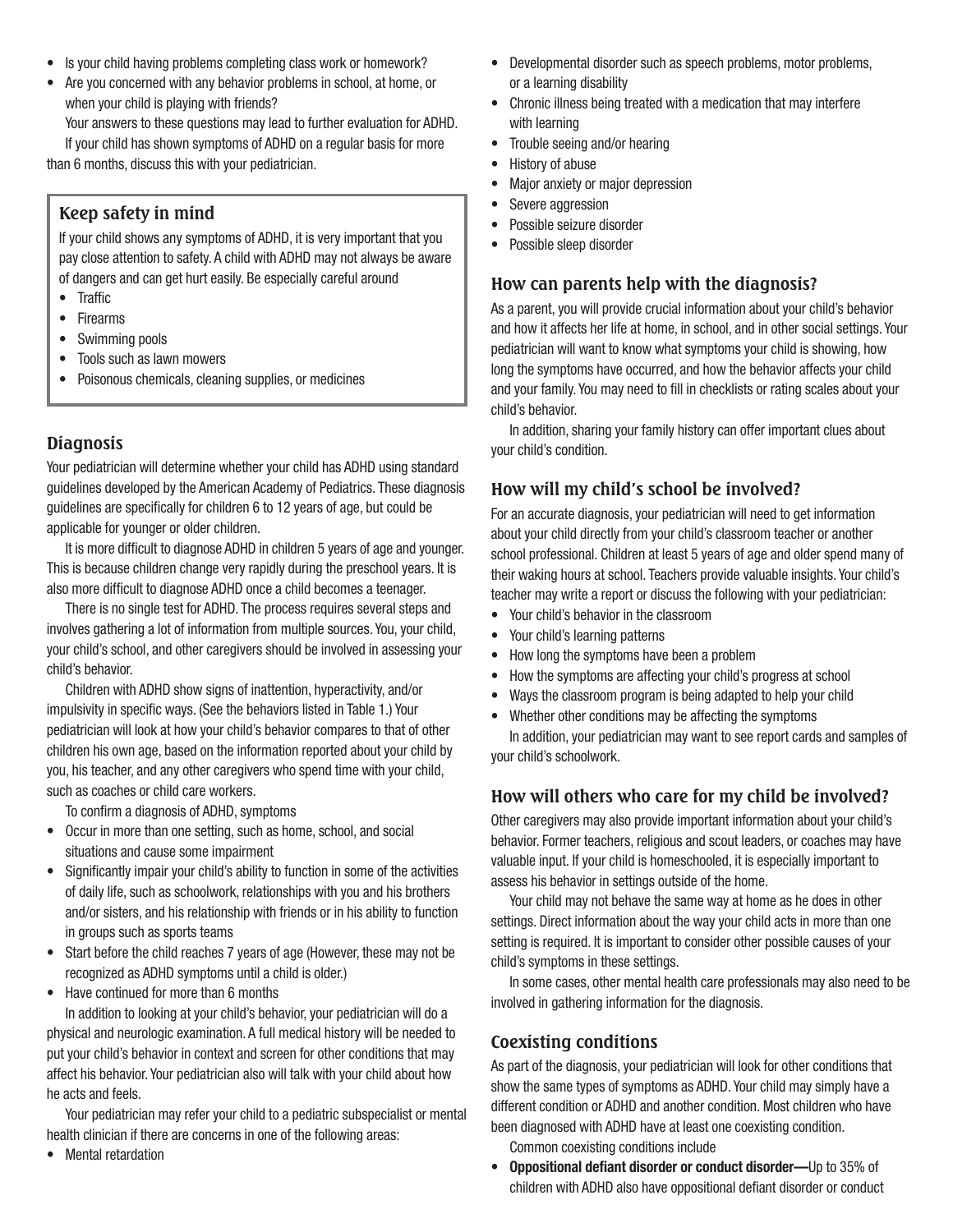disorder. Children with oppositional defiant disorder tend to lose their temper easily and annoy people on purpose and are defiant and hostile toward authority figures. Children with conduct disorder break rules, destroy property, get suspended or expelled from school, and violate the rights of other people. Children with coexisting conduct disorder are at much higher risk for getting into trouble with the law or having substance abuse problems than children who have only ADHD. Studies show that this type of coexisting condition is more common among children with the primarily hyperactive/impulsive and combination types of ADHD. Your pediatrician may recommend behavioral therapy for your child if she has this condition.

- **Mood disorders/depression—**About 18% of children with ADHD also have mood disorders such as depression or bipolar disorder (formerly called manic depression). There is frequently a family history of these types of disorders. Coexisting mood disorders may put children at higher risk for suicide, especially during the teenage years. These disorders are more common among children with inattentive and combined types of ADHD. Children with mood disorders or depression often require additional interventions or a different type of medication than those normally used to treat ADHD.
- **Anxiety disorders—**These affect about 25% of children with ADHD. Children with anxiety disorders have extreme feelings of fear, worry, or panic that make it difficult to function. These disorders can produce physical symptoms such as racing pulse, sweating, diarrhea, and nausea. Counseling and/or different medication may be needed to treat these coexisting conditions.
- **Learning disabilities—**Learning disabilities are conditions that make it difficult for a child to master specific skills such as reading or math. ADHD is not a learning disability. However, ADHD can make it hard for a child to do well in school. Diagnosing learning disabilities requires evaluations, such as IQ and academic achievement tests, and requires educational interventions.

# **Are there other tests for ADHD?**

You may have heard theories about other tests for ADHD. There are no other proven tests for ADHD at this time.

Many theories have been presented, but studies have shown that the following tests have little value in diagnosing an individual child:

- Screening for high lead levels in the blood
- Screening for thyroid problems
- Computerized continuous performance tests
- Brain imaging studies such as CAT scans, MRIs, etc
- Electroencephalogram (EEG) or brain-wave test

While these tests are not helpful in diagnosing ADHD, your pediatrician may see other signs or symptoms in your child that warrant blood tests, brain imaging studies, or an EEG.

# **What causes ADHD?**

ADHD is one of the most studied conditions of childhood, but ADHD may be caused by a number of things.

- Research to date has shown
- ADHD is a biological disorder.
- A lower level of activity in the parts of the brain that control attention and activity level may be associated with ADHD.
- ADHD frequently runs in families. Sometimes a parent is diagnosed with ADHD at the same time as the child.
- In very rare cases, toxins in the environment may lead to ADHD.
- Significant head injuries may cause ADHD in some cases.
- Prematurity increases the risk of developing ADHD.
- Prenatal exposures, such as alcohol or nicotine from smoking, increase the risk of developing ADHD.

There is little evidence that ADHD is caused by

- Eating too much sugar
- Food additives
- Allergies
	- Immunizations

### **Treatment**

Once the diagnosis is confirmed, the outlook for most children who receive treatment for ADHD is very encouraging. There is no specific cure for ADHD, but there are many treatment options available.

Each child's treatment must be tailored to meet his individual needs.

In most cases, treatment for ADHD should include

- A long-term management plan with
	- Target outcomes for behavior
	- Follow-up activities
	- Monitoring
- Education about ADHD
- Teamwork among doctors, parents, teachers, caregivers, other health care professionals, and the child
- Medication
- Behavior therapy including parent training
- Individual and family counseling

Treatment for ADHD uses the same principles that are used to treat other chronic conditions like asthma or diabetes. Long-term planning is needed because these conditions are not cured. Families must manage them on an ongoing basis. In the case of ADHD, schools and other caregivers must also be involved in managing the condition.

Educating the people involved about ADHD is a key part of treating your child. As a parent, you will need to learn about ADHD. Read about the condition and talk to people who understand it. This will help you manage the ways ADHD affects your child and your family on a day-to-day basis. It will also help your child learn to help himself.

# **Setting target outcomes**

At the beginning of treatment, your pediatrician should help you set 3 to 6 target outcomes (goals) for your child's behavior. These target outcomes will guide the treatment plan. Your child's target outcomes should focus on helping her function as well as possible at home, at school, and in your community. You need to identify what behaviors are most preventing your child from success.

The following are examples of target outcomes:

- Improved relationships with parents, siblings, teachers, and friends (eg, fewer arguments with brothers or sisters or being invited more frequently to friends' houses or parties)
- Better schoolwork (eg, completing class work or homework assignments)
- More independence in self-care or homework (eg, getting ready for school in the morning without supervision)
- Improved self-esteem (eg, increase in feeling that she can get her work done)
- Fewer disruptive behaviors (eg, decrease in the number of times she refuses to obey rules)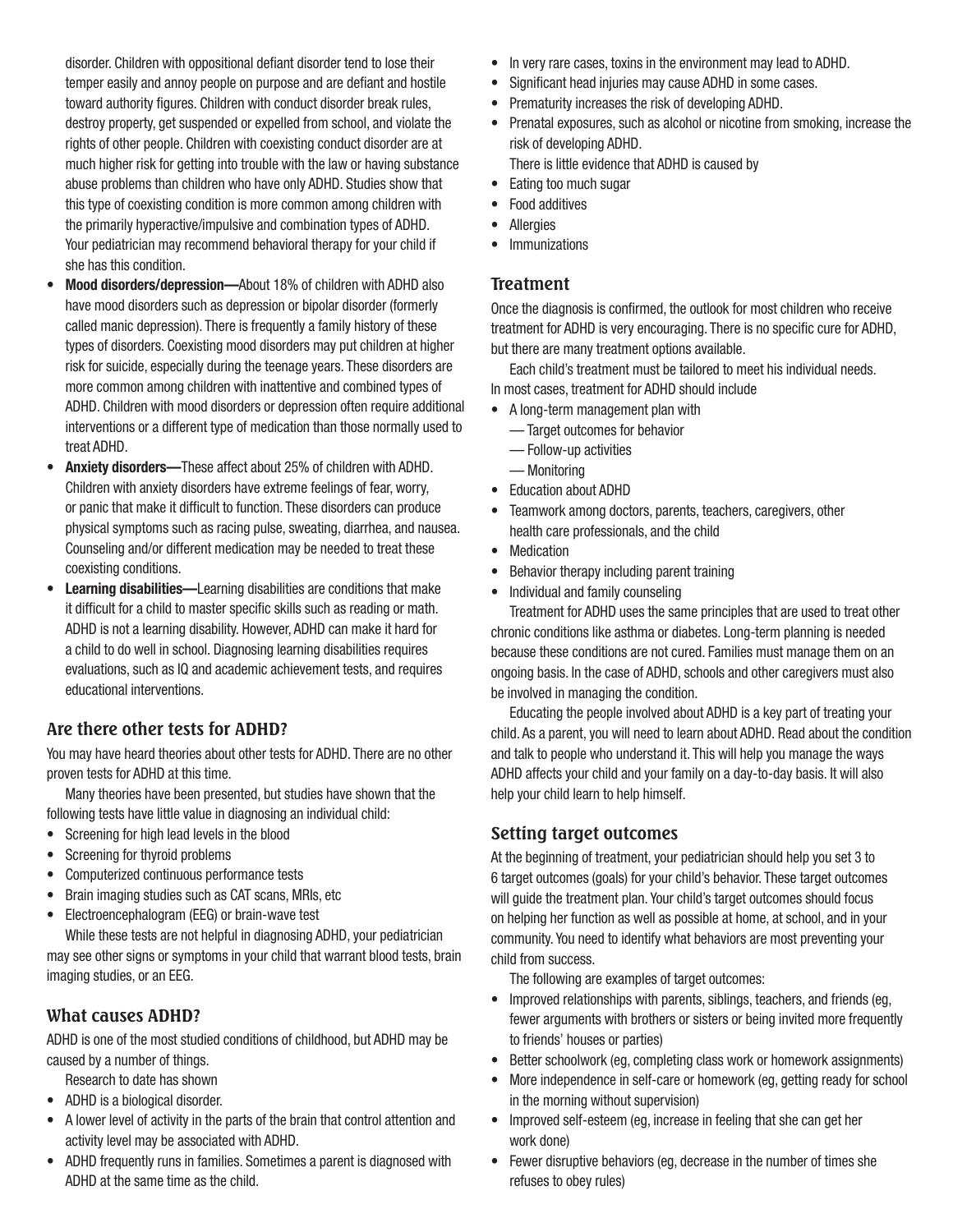- Safer behavior in the community (eg, when crossing streets) The target outcomes should be
- Realistic
- Something your child will be able to do
- Behaviors that you can observe and count (eg, with rating scales) Your child's treatment plan will be set up to help her achieve

these goals.

# **Medication**

For most children, stimulant medications are a safe and effective way to relieve ADHD symptoms. As glasses help people focus their eyes to see, these medications help children with ADHD focus their thoughts better and ignore distractions. This makes them more able to pay attention and control their behavior.

Stimulants may be used alone or combined with behavior therapy. Studies show that about 80% of children with ADHD who are treated with stimulants improve a great deal once the right medication and dose are determined.

Different types of stimulants are available, in short-acting (immediaterelease), intermediate-acting, and extended-release forms. (See Table 2.) Immediate-release forms usually are taken every 4 hours, when the medication is needed. They are the cheapest of the medications. Intermediate-acting and extended-release medications usually are taken once in the morning.

Children who use extended-release forms of stimulants can avoid taking medication at school or after school. It is important not to chew or crush extended-release capsules or tablets. However, extended-release capsules that are made up of beads can be opened and sprinkled on food for children who have difficulties swallowing tablets or capsules.

# **Which medication is best for my child?**

It may take some time to find the best medication, dosage, and schedule for your child.

Your child may need to try different types of stimulants or other medication. Some children respond to one type of stimulant but not another.

The amount of medication (dosage) that your child needs also may need to be adjusted. The dosage is not based solely on his weight. Your pediatrician will vary the dosage over time to get the best results and control possible side effects.

The medication schedule also may be adjusted depending on the target outcome. For example, if the goal is to get relief from symptoms mostly at school, your child may take the medication only on school days.

It is important for your child to have regular medical checkups to monitor how well the medication is working and check for possible side effects.

# **What side effects can stimulants cause?**

Side effects occur sometimes. These tend to happen early in treatment and are usually mild and short-lived, but in rare cases can be prolonged or more severe. The most common side effects include

- Decreased appetite/weight loss
- Sleep problems
- Social withdrawal
	- Some less common side effects include
- Rebound effect (increased activity or a bad mood as the medication wears off)

### **Table 2. Common medications**

| Generic class                                                                                 | <b>Brand name</b>  |  |  |
|-----------------------------------------------------------------------------------------------|--------------------|--|--|
| <b>Stimulants</b>                                                                             |                    |  |  |
| Methylphenidate, immediate-release                                                            | Focalin            |  |  |
|                                                                                               | Methylin           |  |  |
|                                                                                               | <b>Ritalin</b>     |  |  |
| Methylphenidate, intermediate-acting                                                          | <b>Metadate ER</b> |  |  |
|                                                                                               | Methylin ER        |  |  |
|                                                                                               | <b>Ritalin SR</b>  |  |  |
| Methylphenidate, extended-release                                                             | Concerta           |  |  |
|                                                                                               | Daytrana           |  |  |
|                                                                                               | <b>Focalin XR</b>  |  |  |
|                                                                                               | Metadate CD        |  |  |
|                                                                                               | <b>Ritalin LA</b>  |  |  |
| Amphetamine, immediate-release                                                                | Adderall           |  |  |
|                                                                                               | Dexedrine          |  |  |
|                                                                                               | Dextrostat         |  |  |
| Amphetamine, intermediate-acting                                                              | Dexedrine spansule |  |  |
| Amphetamine, extended-release                                                                 | Adderall-XR        |  |  |
| <b>Non-stimulant</b>                                                                          |                    |  |  |
| Atomoxetine                                                                                   | <b>Strattera</b>   |  |  |
| Deaducts are mentioned for informational nurnages antu-and do not imply an andersoment by the |                    |  |  |

Products are mentioned for informational purposes only and do not imply an endorsement by the American Academy of Pediatrics. Your doctor or pharmacist can provide you with important safety information for the products listed.

Very rare side effects include

- Significant increase in blood pressure or heart rate
- **Growth delay**
- Bizarre behaviors

The same sleep problems do not exist for atomoxetine, but initially it may make your child sleepy or upset her stomach. There have been very rare cases of atomoxetine needing to be stopped because it was causing liver damage. Rarely atomoxetine increased thoughts of suicide.

More than half of children who have tic disorders, such as Tourette syndrome, also have ADHD. Tourette syndrome is an inherited condition associated with frequent tics and unusual vocal sounds. The effect of stimulants on tics is not predictable, although most studies indicate that stimulants are safe for children with ADHD and tic disorders in most cases.

- Most side effects can be relieved by
- Changing the medication dosage
- Adjusting the schedule of medication
- Using a different stimulant or atomoxetine

Close contact with your pediatrician is required until you find the best medication and dose for your child. After that, periodic monitoring by your doctor is important to maintain the best effects.

Stimulants and atomoxetine may not be an option for children who are taking certain other medications or who have some medical conditions such as congenital heart disease.

• Transient tics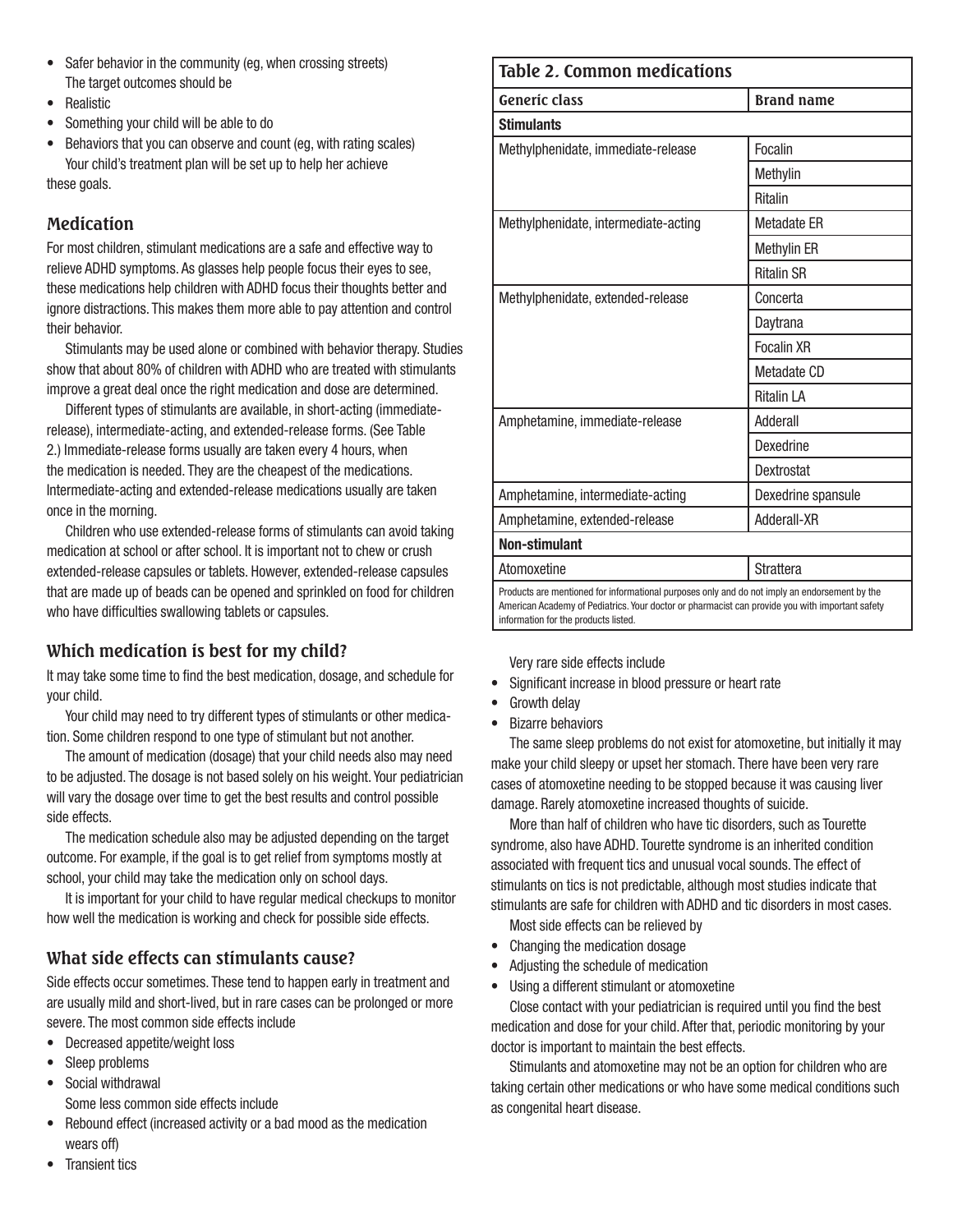# **Behavior therapy**

Most experts recommend using both medication and behavior therapy to treat ADHD. This is known as a multimodal treatment approach.

There are many forms of behavior therapy, but all have a common goal to change the child's physical and social environments to help the child improve his behavior.

Under this approach, parents, teachers, and other caregivers learn better ways to work with and relate to the child with ADHD. You will learn how to set and enforce rules, help your child understand what he needs to do, use discipline effectively, and encourage good behavior. Your child will learn better ways to control his behavior as a result. You will learn how to be more consistent.

Behavior therapy has 3 basic principles.

# **Principles for behavior therapy**

- **1. Set specific goals.** Set clear goals for your child, such as staying focused on homework for a certain time or sharing toys with friends.
- **2. Provide rewards and consequences.** Give your child a specified reward (positive reinforcement) every time she shows the desired behavior. Give your child a consequence (unwanted result or punishment) consistently when she fails to meet a goal.
- **3. Keep using the rewards and consequences.** Using the rewards and consequences consistently for a long time will shape your child's behavior in a positive way.

Table 3 shows specific behavior therapy techniques that can be effective with children with ADHD.

| <b>TABLE 3. Behavior therapy techniques</b> |                                                                                                                                                                                                  |                                                                                                                                                                                                   |  |
|---------------------------------------------|--------------------------------------------------------------------------------------------------------------------------------------------------------------------------------------------------|---------------------------------------------------------------------------------------------------------------------------------------------------------------------------------------------------|--|
| <b>Technique</b>                            | <b>Description</b>                                                                                                                                                                               | Example                                                                                                                                                                                           |  |
| Positive<br>reinforcement                   | Complementing and<br>providing rewards or<br>privileges in response to<br>desired behavior.                                                                                                      | Child completes an<br>assignment and is<br>permitted to play on<br>the computer.                                                                                                                  |  |
| Time-out                                    | Removing access to<br>desired activity because of<br>unwanted behavior.                                                                                                                          | Child hits sibling and,<br>as a result, must sit for<br>5 minutes in the corner<br>of the room.                                                                                                   |  |
| Response cost                               | Withdrawing rewards<br>or privileges because of<br>unwanted behavior.                                                                                                                            | Child loses free-time<br>privileges for not<br>completing homework.                                                                                                                               |  |
| Token economy                               | Combining reward and<br>consequence. Child earns<br>rewards and privileges<br>when performing desired<br>behaviors. She loses the<br>rewards and privileges as a<br>result of unwanted behavior. | Child earns stars or<br>points for completing<br>assignments and loses<br>stars for getting out of<br>seat. The child cashes in<br>the sum of her stars at<br>the end of the week for<br>a prize. |  |

# **Tips for helping your child control his behavior**

- **Keep your child on a daily schedule.** Try to keep the time that your child wakes up, eats, bathes, leaves for school, and goes to sleep the same each day.
- **Cut down on distractions.** Loud music, computer games, and TV can be overstimulating to your child. Make it a rule to keep the TV or music off during mealtime and while your child is doing homework. Whenever possible, avoid taking your child to places that may be too stimulating, like busy shopping malls.
- **Organize your house.** If your child has specific and logical places to keep his schoolwork, toys, and clothes, he is less likely to lose them. Save a spot near the front door for his school backpack so he can grab it on the way out the door.
- **Reward positive behavior.** Offer kind words, hugs, or small prizes for reaching goals in a timely manner or good behavior. Praise and reward your child's efforts to pay attention.
- **Set small, reachable goals.** Aim for slow progress rather than instant results. Be sure that your child understands that he can take small steps toward learning to control himself.
- **Help your child stay "on task."** Use charts and checklists to track progress with homework or chores. Keep instructions brief. Offer frequent, friendly reminders.
- **Limit choices.** Help your child learn to make good decisions by giving him only 2 or 3 options at a time.
- **Find activities at which your child can succeed.** All children need to experience success to feel good about themselves.
- **Use calm discipline.** Use consequences such as time-out, removing the child from the situation or distraction. Sometimes it is best to simply ignore the behavior. Physical punishment, such as spanking or slapping, is *not* helpful. Discuss your child's behavior with him when both of you are calm.

Behavior therapy recognizes the limits that having ADHD puts on a child. It focuses on how the important people and places in the child's life can adapt to encourage good behavior and discourage unwanted behavior. It is different from play therapy or other therapies that focus mainly on the child and his emotions.

# **How can I help my child control her behavior?**

As the child's primary caregivers, parents play a major role in behavior therapy. **Parent training** is available to help you learn more about ADHD and specific, positive ways to respond to ADHD-type behaviors. This will help your child improve. In many cases parenting classes with other parents will be sufficient, but with more challenging children, individual work with a counselor/coach may be needed.

Taking care of yourself also will help your child. Being the parent of a child with ADHD can be tiring and trying. It can test the limits of even the best parents. Parent training and support groups made up of other families who are dealing with ADHD can be a great source of help. Learn stressmanagement techniques to help you respond calmly to your child. Seek counseling if you feel overwhelmed or hopeless.

Ask your pediatrician to help you find parent training, counseling, and support groups in your community. Additional resources are listed at the end of this publication.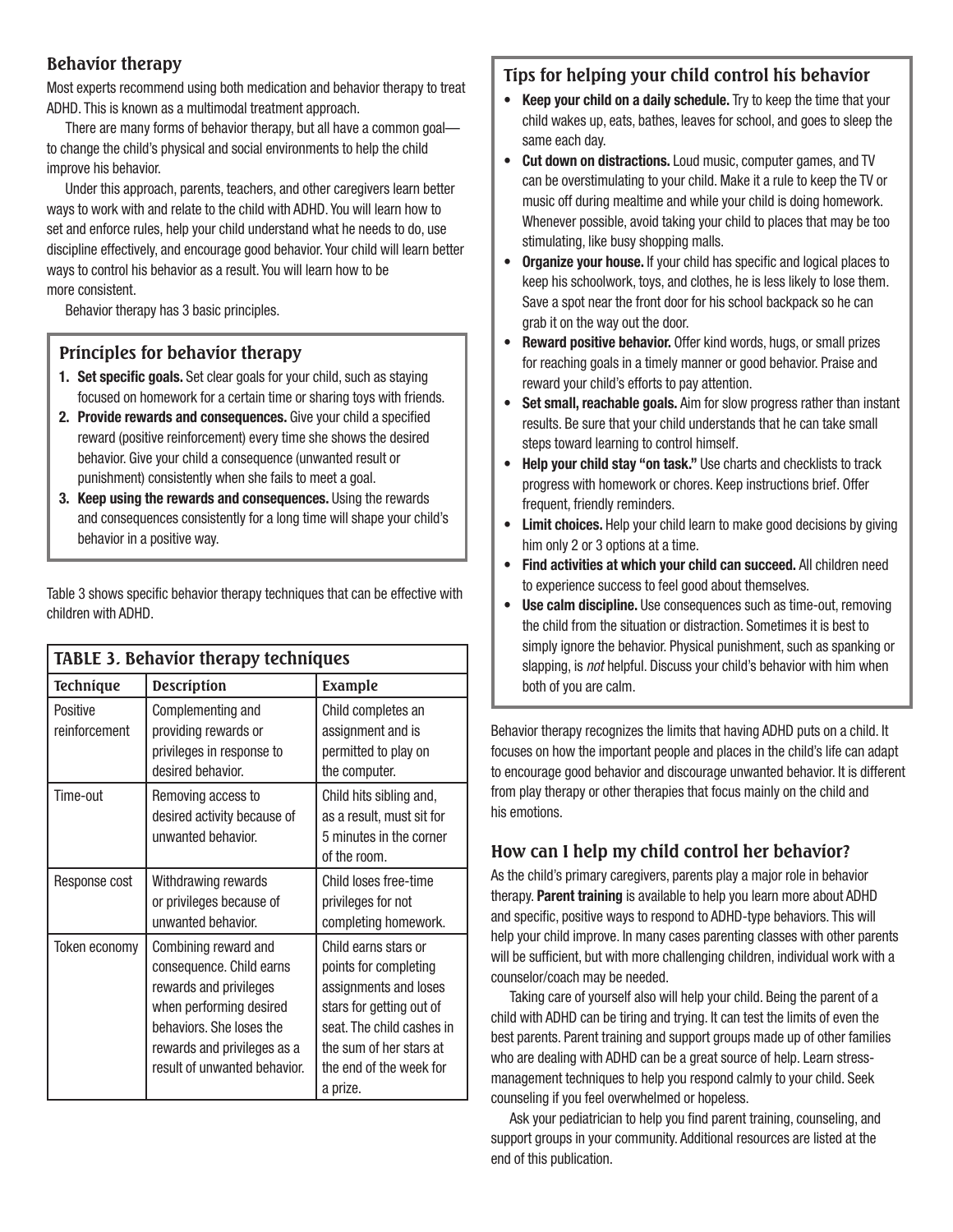# **How can my child's school help?**

Your child's school is a key partner in providing effective behavior therapy for your child. In fact, these principles work well in the classroom for most students.

Classroom management techniques may include

- Keeping a set routine and schedule for activities
- Using a system of clear rewards and consequences, such as a point system or token economy (See Table 3.)
- Sending daily or weekly report cards or behavior charts to parents to inform them about the child's progress
- Seating the child near the teacher
- Using small groups for activities
- Encouraging students to pause a moment before answering questions
- Keeping assignments short or breaking them into sections
- Close supervision with frequent, positive cues to stay on task Your child's school should work with you and your pediatrician to develop

strategies to assist your child in the classroom. When a child has ADHD that is severe enough to interfere with her ability to learn, 2 federal laws offer help. These laws require public schools to cover the costs of evaluating the educational needs of the affected child and providing the needed services. The laws are

- The Individuals with Disabilities Education Act, Part B (IDEA)
- Section 504 of the Rehabilitation Act of 1973

If your child has ADHD and a coexisting condition, she may need additional special services such as a classroom aide, private tutoring, special classroom settings or, in rare cases, a special school.

It is important to remember that once diagnosed and treated, children with ADHD are more likely to achieve their goals in school.

# **Keeping the treatment plan on track**

Ongoing monitoring of your child's behavior and medications is required to find out if the treatment plan is working. Office visits, phone conversations, behavior checklists, written reports from teachers, and behavior report cards are common tools for following the child's progress.

Treatment plans for ADHD usually require long-term efforts on the part of families and schools. Medication schedules may be complex. Behavior therapies require education and patience. Sometimes it can be hard for everyone to stick with it. Your efforts play an important part in building a healthy future for your child.

Ask your pediatrician to help you find ways to keep your child's treatment plan on track.

# **What if my child does not reach his target outcomes?**

Most school-aged children with ADHD respond well when their treatment plan includes both medication and behavior therapy. If your child is not achieving his goals, your pediatrician will assess the following factors:

- Were the target outcomes realistic?
- Is more information needed about the child's behavior?
- Is the diagnosis correct?
- Is another condition hindering treatment?
- Is the treatment plan being followed?
- Has the treatment failed?

While treatment for ADHD should improve your child's behavior, **it may not completely eliminate the symptoms** of inattention, hyperactivity, and

impulsivity. Children who are being treated successfully may still have trouble with their friends or schoolwork.

However, if your child clearly is not meeting his specific target outcomes, your pediatrician will need to reassess the treatment plan.

### **Unproven treatments**

You may have heard media reports or seen advertisements for "miracle cures" for ADHD. Carefully research any such claims. Consider whether the source of the information is valid. At this time, there is no scientifically proven cure for this condition.

The following methods **have not been proven to work** in scientific studies:

- Megavitamins and mineral supplements
- Anti–motion-sickness medication (to treat the inner ear)
- Treatment for candida yeast infection
- EEG biofeedback (training to increase brain-wave activity)
- Applied kinesiology (realigning bones in the skull)
- Reducing sugar consumption
- Optometric vision training (asserts that faulty eye movement and sensitivities cause the behavior problems)

Always tell your pediatrician about any alternative therapies, supplements, or medications that your child is using. These may interact with prescribed medications and harm your child.

# **Teenagers with ADHD**

The teenage years can be a special challenge. Academic and social demands increase. In some cases, symptoms may seem less severe as the child grows older but, in most cases, ADHD symptoms persist. According to the National Institute of Mental Health, about 80% of those who required medication for ADHD as children still need it as teenagers.

Parents play an important role in helping teenagers become

independent. Encourage your teenager to help herself with strategies such as

- Using a daily planner for assignments and appointments
- Making lists
- Keeping a routine
- Setting aside a quiet time and place to do homework
- Organizing storage for school supplies, clothes, CDs, sports equipment, etc
- Being safety conscious (eg, always wearing seat belts, using protective gear for sports)
- Talking about problems with someone you trust
- Getting enough sleep
- Understanding their increased risk of abusing substances such as tobacco and alcohol

Activities such as sports, drama, and debate teams can be good places to channel excess energy and develop friendships. Find what your teenager does well and support her efforts to "go for it."

Milestones such as learning to drive and dating offer new freedom and risks. Parents must stay involved and set limits for safety. Your child's ADHD increases her risk of incurring traffic violations and accidents.

It remains important for parents of teenagers to keep in touch with teachers and make sure that their teenager's schoolwork is going well.

Talk with your pediatrician if your teenager shows signs of severe problems such as depression, drug abuse, or gang-related activities.